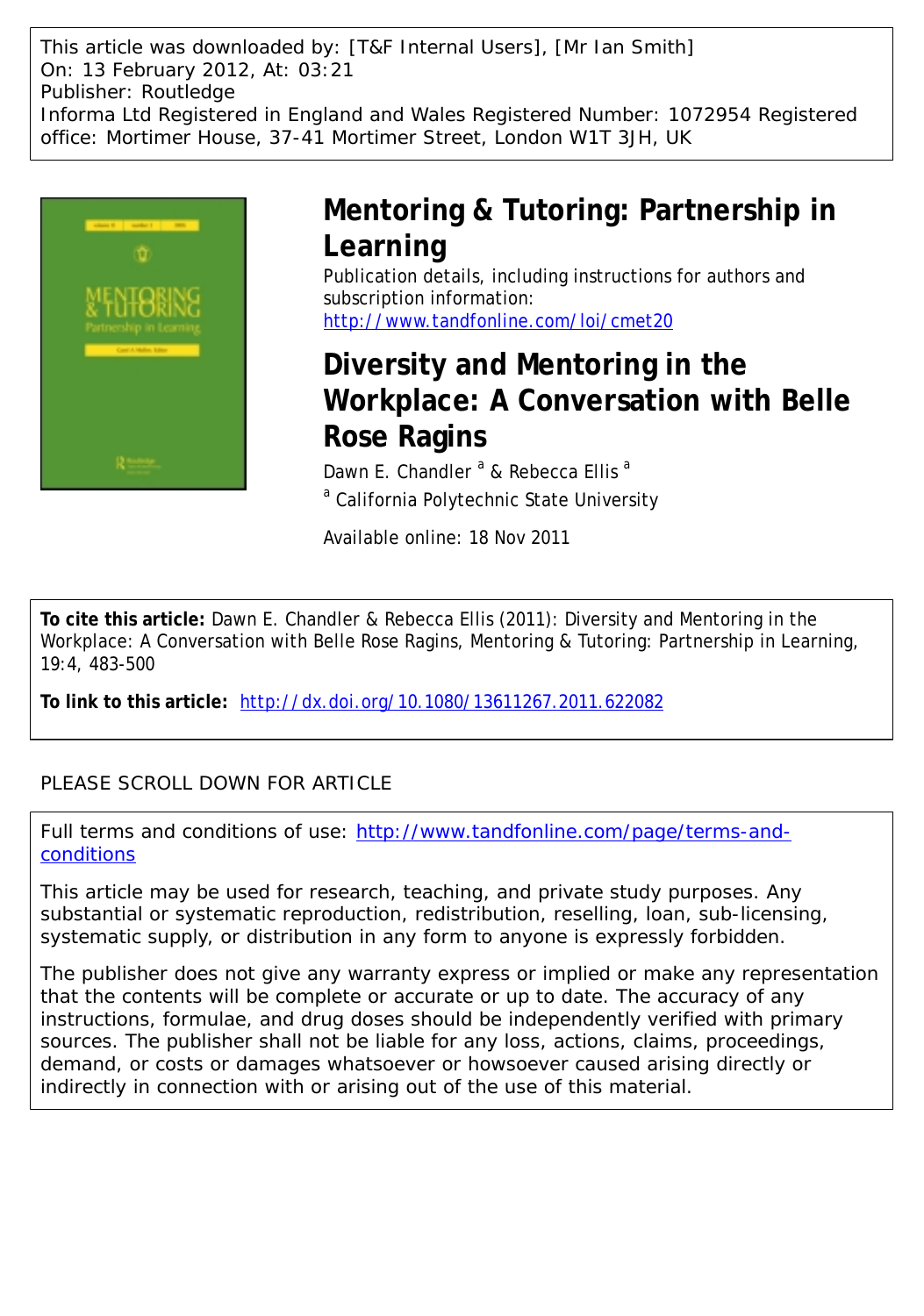

# Diversity and Mentoring in the Workplace: A Conversation with Belle Rose Ragins

Dawn E. Chandler, and Rebecca Ellis California Polytechnic State University

Given projected increases in workplace diversity, an understanding of diversity's intersection with mentoring is a critical topic in the literature. This article involved an interview with Belle Rose Ragins, one of the world's leading thinkers on diversity and mentoring in the workplace. After providing an overview of Ragins' key achievements and contributions to the mentoring literature, the article delved into the interview, which involves four parts: (a) Ragins' education and early influences; (b) her views on the extant literature as well as insights around future areas for inquiry; (c) her current research interests; and (d) her views on consulting and teaching.

Keywords: mentoring, diversity, interview, Belle Ragins

Since the workplace mentoring field's inception in the late 1970s (Levinson, Darrow, Klein, Levinson, & McKee, 1978; Hunt & Michael, 1983) and early 1980s (Kram, 1983, 1985), diversity has been and remains a key theme in the literature. Attesting to diversity's importance to mentoring, Kram's seminal book Developmental Relationships in Organizational Life introduced the influence of diversity in a chapter dedicated to the challenges of cross-gender relationships (Kram, 1985). Inspired by Kram and her observation of the trials and tribulations of Chicago's first female mayor, Belle Rose Ragins burst onto the mentoring scene in the 1980s with her groundbreaking research on gender, power, and mentoring relationships (Ragins, 1989; Ragins & Cotton, 1991; Ragins & McFarlin, 1990).

For over 20 years, Ragins has been prolific in her rigorous examination of workplace mentoring, diversity in organizations and the intersection of these domains. Her work appears in the top journals in our field (Academy of Management Review, Academy of Management Journal, Journal of Applied Psychology, Psychological Bulletin) and has been cited over 3,000

Dawn E. Chandler, California Polytechnic State University; Rebecca Ellis, California Polytechnic State University.

Correspondence for this article should be addressed to Dawn E. Chandler, Assistant Professor of Management, California Polytechnic State University, San Luis Obispo, Grand Avenue, San Luis Obispo, CA 93407, USA. Email: dachandl@calpoly.edu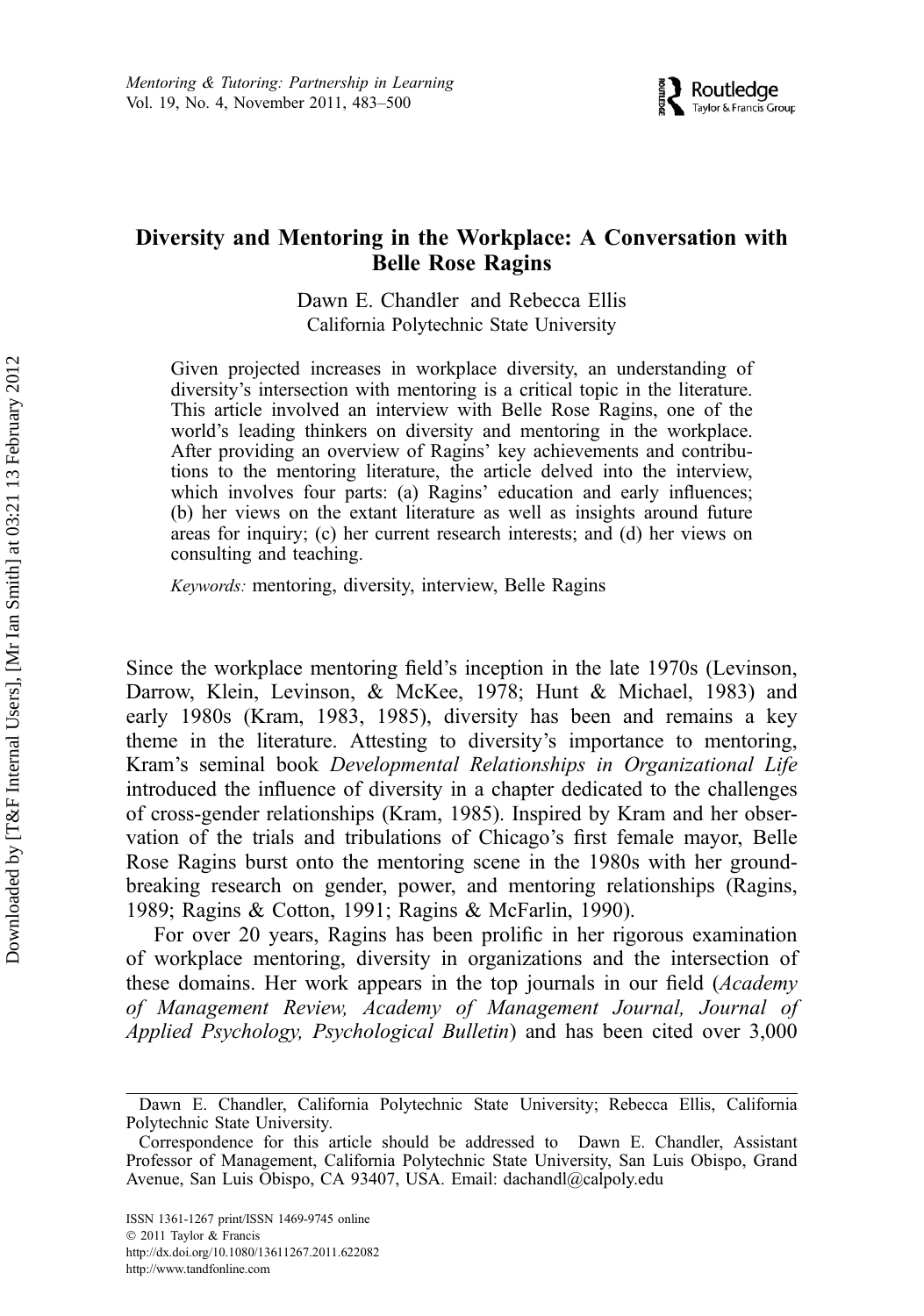times. She has received ten national research awards, including two lifetime achievement awards from the Academy of Management: The Sage Award for Scholarly Contributions to Management and the Academy of Management Mentoring Legacy Award.

She has co-authored/co-edited a number of books that examine mentoring and positive relationships at work, including Mentoring and Diversity: An International Perspective (with David Clutterbuck, 2002), Exploring Positive Relationships at Work (with Jane Dutton, 2007), and most recently, the acclaimed volume *Handbook of Mentoring at Work* (with Kathy Kram, 2007). In recognition of her impact on the field, she is an elected fellow of the Society for Industrial-Organizational Psychology, the Society for the Psychology of Women, the American Psychological Association and the American Psychological Society. She is also an invited member of the Society for Organizational Behavior and a Fulbright Scholar. Ragins' dedication to the field of mentoring is also illustrated in her service to the profession. She and colleagues Robin Ely and Raymond Trau received the Mentoring Best Practices Award from the Academy of Management in 2007 for their professional development workshops that team junior diversity scholars with senior scholars in the field. She has served on the review boards of the leading journals in the management field (AMR, AMJ, JVB, Personnel Psychology), and is the incoming Associate Editor of the Academy of Management Review. She is currently a Professor of Management at the University of Wisconsin-Milwaukee, where she teaches courses on training and development, organizational behavior and diversity in organizations. She is the recipient of both the college and the university-wide teaching awards.

Given the projected increases in workforce diversity (Toosi, 2006; US Census Bureau, 2008), it is critical to understand the role of diversity in mentoring and work relationships. Ragins has offered a unique insight into these relationships, as her work not only examines diversity and mentoring, but also diversity as an independent field of inquiry. Mentoring scholars can learn much from her insights about where the field has been, and more importantly, where it needs to go. We begin the paper with a short chronology of Ragins' foci during the past 20 years; then we explore her perceptions of the state of the field and her recommendations for future research and high growth areas in the field of mentoring in organizations.

#### Ragins' Mentoring Contributions since the Late 1980s

As the glass ceiling for women and minorities was receiving increasing attention by scholars and practitioners, Ragins, having just emerged from her doctoral studies in 1987, began to publish on gender and mentoring (Ragins, 1989; Ragins & McFarlin, 1990). Building on prior research on mentoring challenges faced by women (e.g., Clawson & Kram, 1984; Fitt & Newton, 1981) and recognizing that mentors could have a powerful impact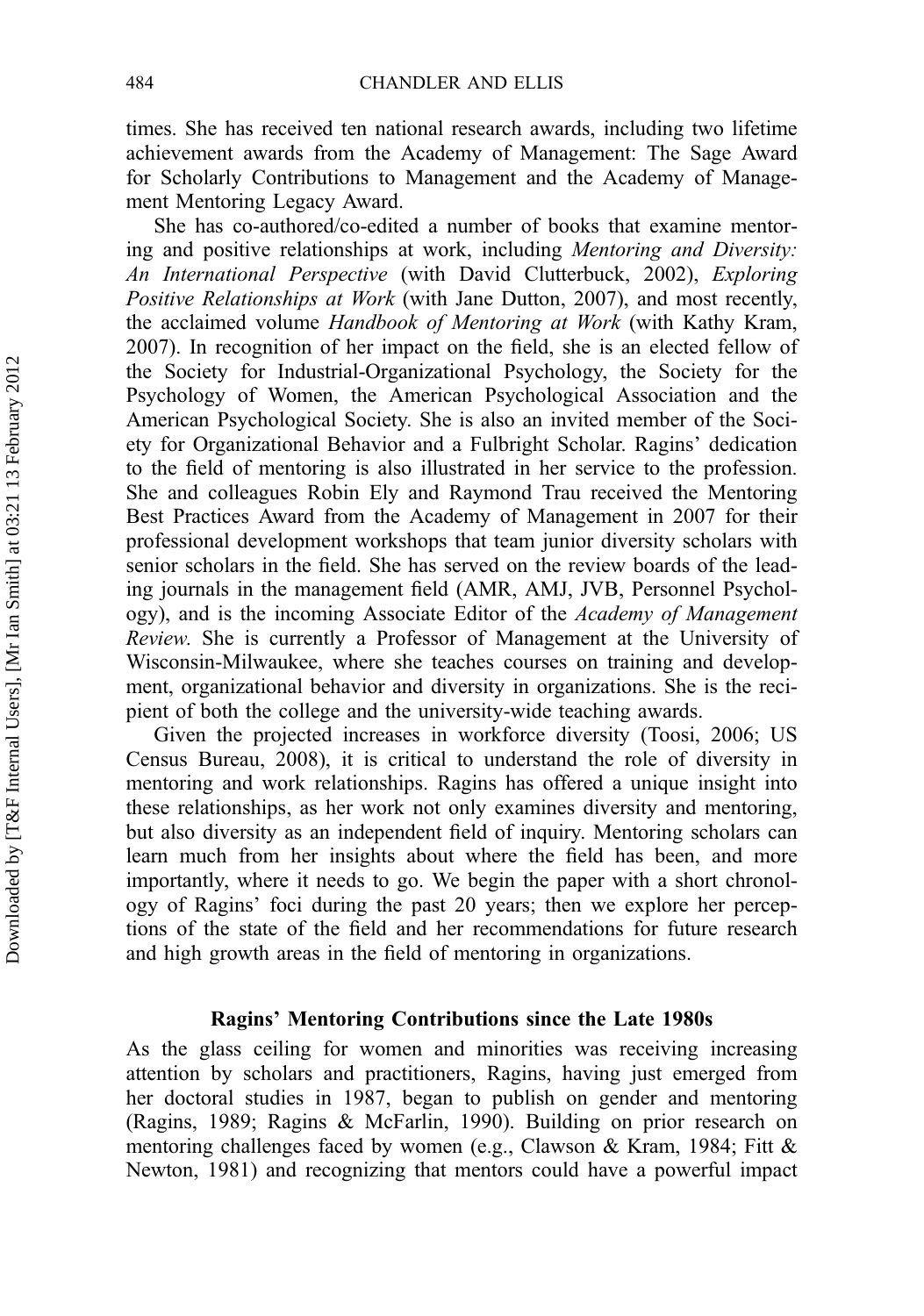on women's careers, including buffering them from discrimination (Ragins, 1989), Ragins explored women's barriers to gaining and becoming a mentor (Ragins & Cotton, 1991; Ragins & Cotton, 1993). Her work in this area continued through the 1990s, where she made substantive contributions to our understanding of the effects of gender and the gender composition of the relationship on mentoring functions, outcomes and the termination of the relationship (Ragins & McFarlin, 1990; Ragins & Scandura, 1994, 1997). Her theoretical work on diversity and mentoring relationships, published in the Academy of Management Review and the Journal of Vocational Behavior, are classic articles that lay the theoretical foundation for empirical work on mentoring and diversity in the workplace (Ragins, 1997a, 1997b).

While diversity and mentoring have been central themes of Ragins' work, she has also contributed to our broader understanding of the mentoring relationship. She was one of the first scholars to empirically examine and compare outcomes associated with formal and informal mentoring relationships in a landmark study that received the American Society for Training and Development Award for best published paper in 1999 (Ragins & Cotton, 1999). She was also one of the first mentoring researchers to empirically examine mentoring from the mentor's side of the relationship; her early work on willingness to mentor remains a foundational classic in the literature (Ragins & Cotton, 1993). More recently, she and her colleagues have examined the *rising star effect* (Ragins & Cotton, 1993; Singh, Ragins, & Tharenou, 2009a) and have situated mentoring within the broader domain of career capital (Singh, Ragins, & Tharenou, 2009b). Ragins and colleague, Joyce Fletcher, coined the concept of *mentoring episodes*, and distinguished such short-term developmental interactions from long-term mentoring relationships (Fletcher & Ragins, 2007).

Ragins has taken a leadership role in bridging the field of mentoring with the emerging field of positive relationships at work (Dutton & Ragins, 2007; Ragins & Dutton, 2007). Her theoretical and empirical research has highlighted the importance of examining the continuum of quality in mentoring relationships. She observed that mentoring relationships fall on a continuum of quality ranging from high quality, or relational mentoring, at one end, to dysfunctional mentoring at the other (Ragins, 2011; Ragins & Verbos, 2007). Her empirical research has found support for the influence of quality on mentoring outcomes and work attitudes, and has found that the quality of the relationship is even more important than whether the relationship is formally assigned or informally developed (Ragins, Cotton, & Miller, 2000). Continuing in this stream of research, Ragins developed the theory of relational mentoring (Ragins, 2011; Ragins & Verbos, 2007) which examines the antecedents, processes and outcomes associated with high quality mentoring relationships. Her work on relational mentoring situates the field of mentoring within the broader arena of positive relationships at work, and further defines the connection between mentoring and the emerging area of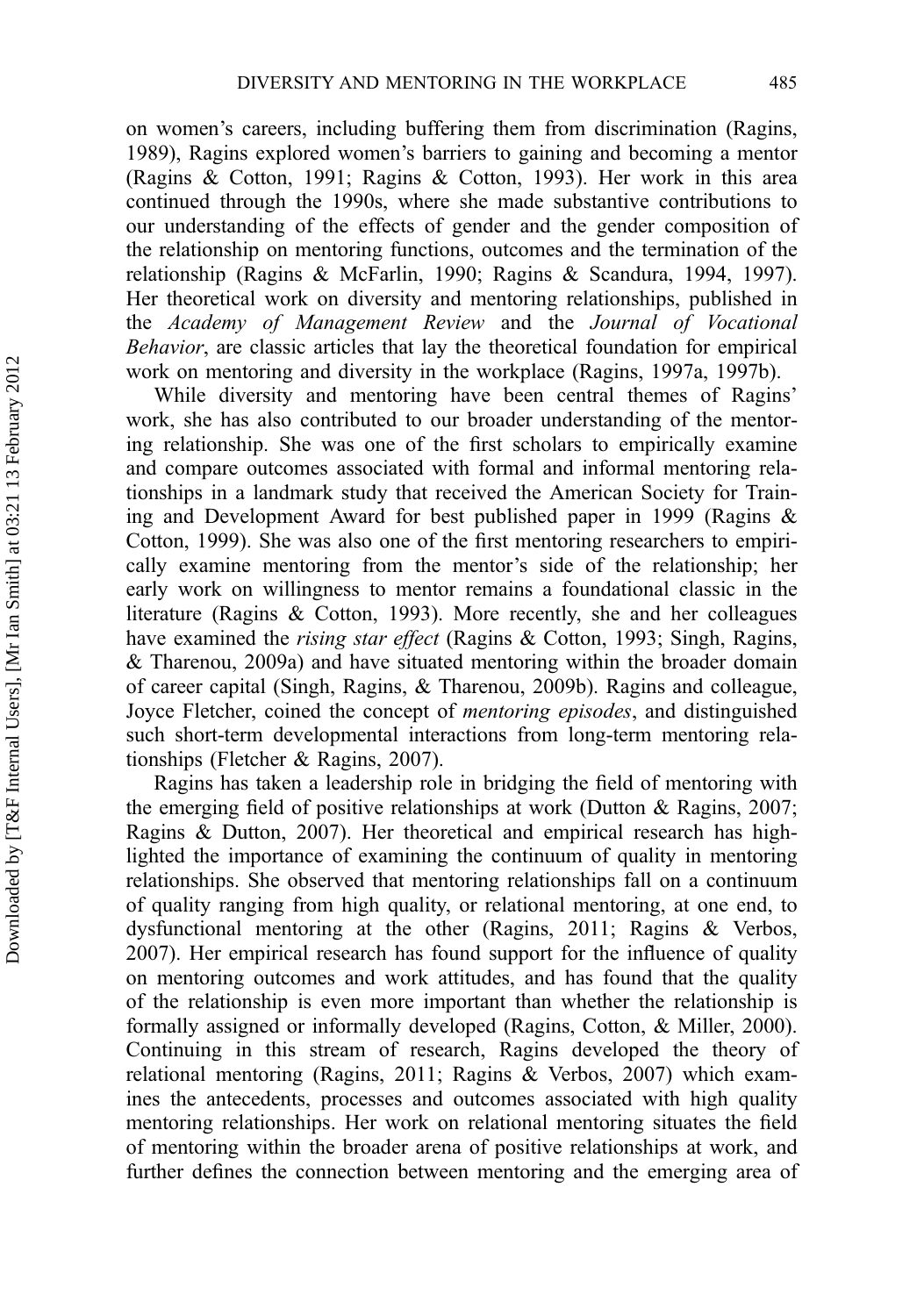positive organizational scholarship (Cameron, Dutton, & Quinn, 2003). Ragins recently developed a preliminary measure of relational mentoring functions that will further promote the development of this new and important area of inquiry (Ragins, 2011).

In addition to her groundbreaking work in mentoring, Ragins has been a pioneer in examining sexual orientation in the workplace. She has published influential theoretical and empirical pieces on discrimination against gays and lesbians in the workforce, as well as the antecedents and consequences of fear of disclosure in the workplace (Ragins, 2004, 2008; Ragins & Cornwell, 2001; Ragins, Singh, & Cornwell, 2007). She has also examined the impact of life spillovers, such as community diversity climate and the fear of home foreclosure, to the workplace, and has examined mentoring as a buffer to negative experiences within and outside the workplace (Ragins, Lyness, & Winkel, 2010). This work informs and broadens a perspective on the long reach of mentoring as it makes the key point that high quality mentoring influences quality of life within and outside the workplace (Ragins, Gonzalez, & Singh, 2010). It is clear that the methodological rigor and thoughtfulness of her scientific approach have led her to be one of the most influential scholars in our field today.

#### The Interview

The interview with Belle Rose Ragins addressed four topical areas: (a) Ragins' education and early career interests; (b) her assessment of diversity and mentoring as scholarly areas of inquiry; (c) her current research interests and pursuits; and (d) her views on consulting and teaching.

#### Education and Early Career Interests

## What first captured your interest about both mentoring, and diversity, and their interaction?

My interest in the topic of gender and mentoring really emerged back in 1981. I was working on my MSW at the University of Illinois at Chicago and Jane Byrne had just become the first female mayor in the city of Chicago. The election was a bit of a fluke. We had this major snowstorm and the city was paralyzed, and she was voted in as a reaction to the city's inability to clear the streets. I was thrilled that we had our very first female mayor. I grew up in the city, and for me, and my family, this was just a landmark event. But then, you know, things changed pretty quickly. I couldn't believe the types of hoops she had to jump through to gain credibility and power. In fact, she never really achieved the power associated with her position. She was held to higher standards than her male counterparts and they pretty much crucified her. Remember the movie The Blues Brothers? It was filmed in Chicago. Well someone snapped a picture of Jane Byrne hamming it up with Belushi and Aykroyd. She was wearing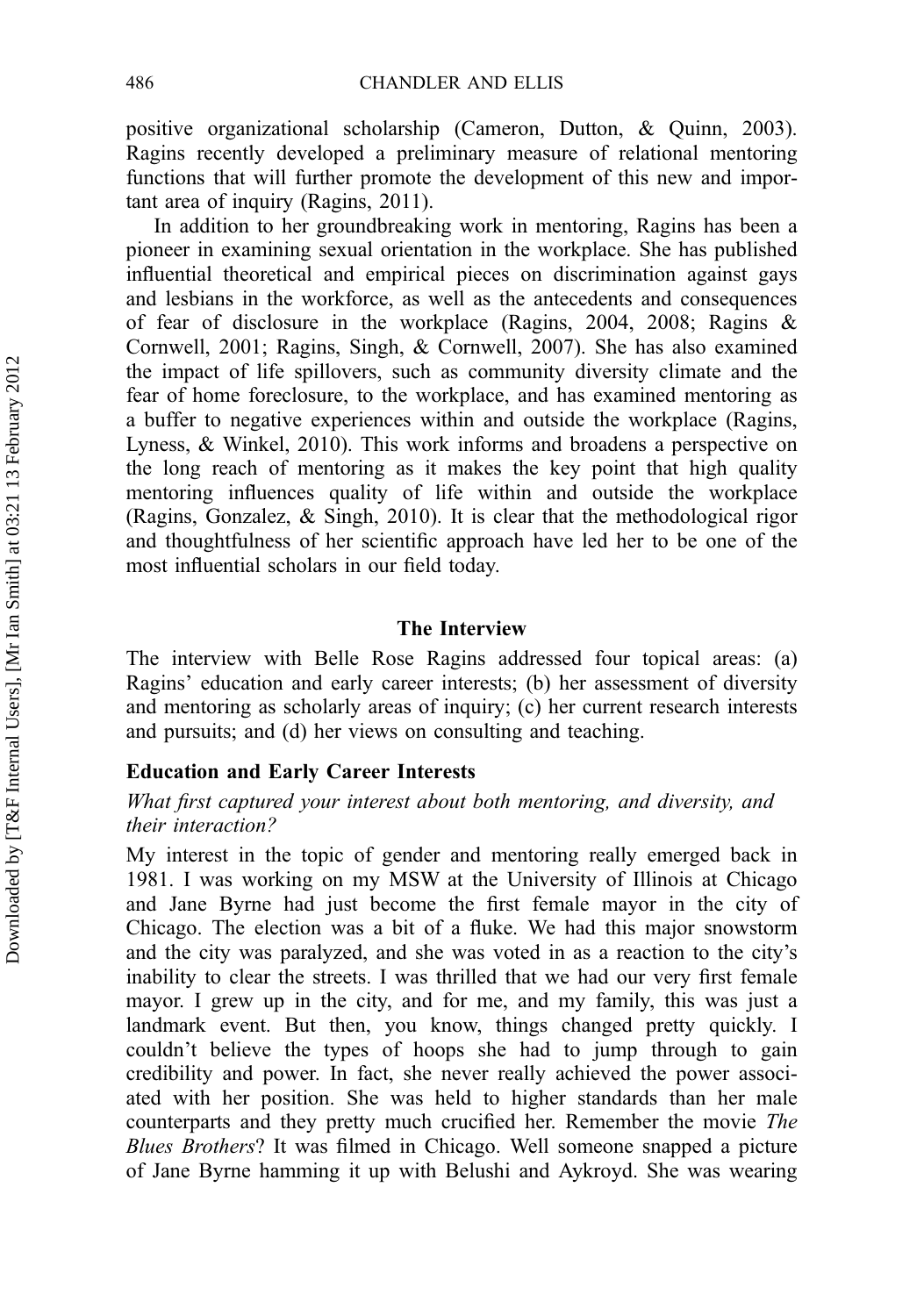the black hat and the Blues Brothers sunglasses. So this picture ended up on the front page of the Chicago Sun Times. And she was absolutely crucified for being unprofessional. I couldn't believe it. Here Chicago politicians were being thrown in jail for bribery, coercion, and well, Chicago politics. But Jane hams it up with Belushi and Aykroyd, and it makes the front page. They couldn't get her for anything else—so they got her for that. And when all was said and done, she brought the movie to Chicago. It was great PR for the city—but she ends up being hung out to dry.

No one was in her corner; not the media, not the political machine, not even the people of Chicago. It was tragic to watch. But then I began to wonder about why this happened. What does it take for a woman to get power? What do they have to do to get the basic respect associated with their position? What is this thing about gender and power? So I wrote a term paper on the topic, and in my research I came across the topic of "godfathers." A light went off in my head. The godfather concept is pretty central to Chicago politics; you need a godfather to get elected. You come into the room; you kiss the ring type of thing. So I began to wonder if Jane had a godfather. What would have happened if she had one? Would she have been crucified if she had a godfather?

So that really got me thinking about gender and mentoring. That public event: Watching her rise and fall. Then I started my doctoral program, in Industrial Organizational Psychology at the University of Tennessee, and was interested in issues of gender and power in organizations. I kept thinking about this godfather thing. Then, Kathy Kram's 1985 book came out, I read it and it rocked my world. Suddenly, all of the pieces fell into place. It was, and still is, a transformational book that set me on my way. I read it and re-read it and then read it again. I still have the book; the pages are yellow and crumbly and dog-eared, but I still reach for it. It's a classic. My dissertation was on gender, leadership and power, but I just had to include a section on mentoring. So I added a section on barriers to mentoring based on her chapter. When I read about "functions of mentoring", the first thing I thought of, as an I-O psychologist was, "well we have to measure this!" So I developed the Mentoring Role instrument and included that in the dissertation survey as well. It was a huge survey. My research interest in gender and mentoring really all came about from watching this woman trying to get the power associated with her position, and watching as they just cut her legs out from under her. And realizing that if she had a mentor in her corner, it could have been a different story.

#### Whose work has influenced you over the years?

For mentoring, first and foremost it would be Kathy Kram—who I call the "mother of mentoring". If we go with a garden metaphor, Kathy's work not only established the field—she really laid out this whole landscape of men-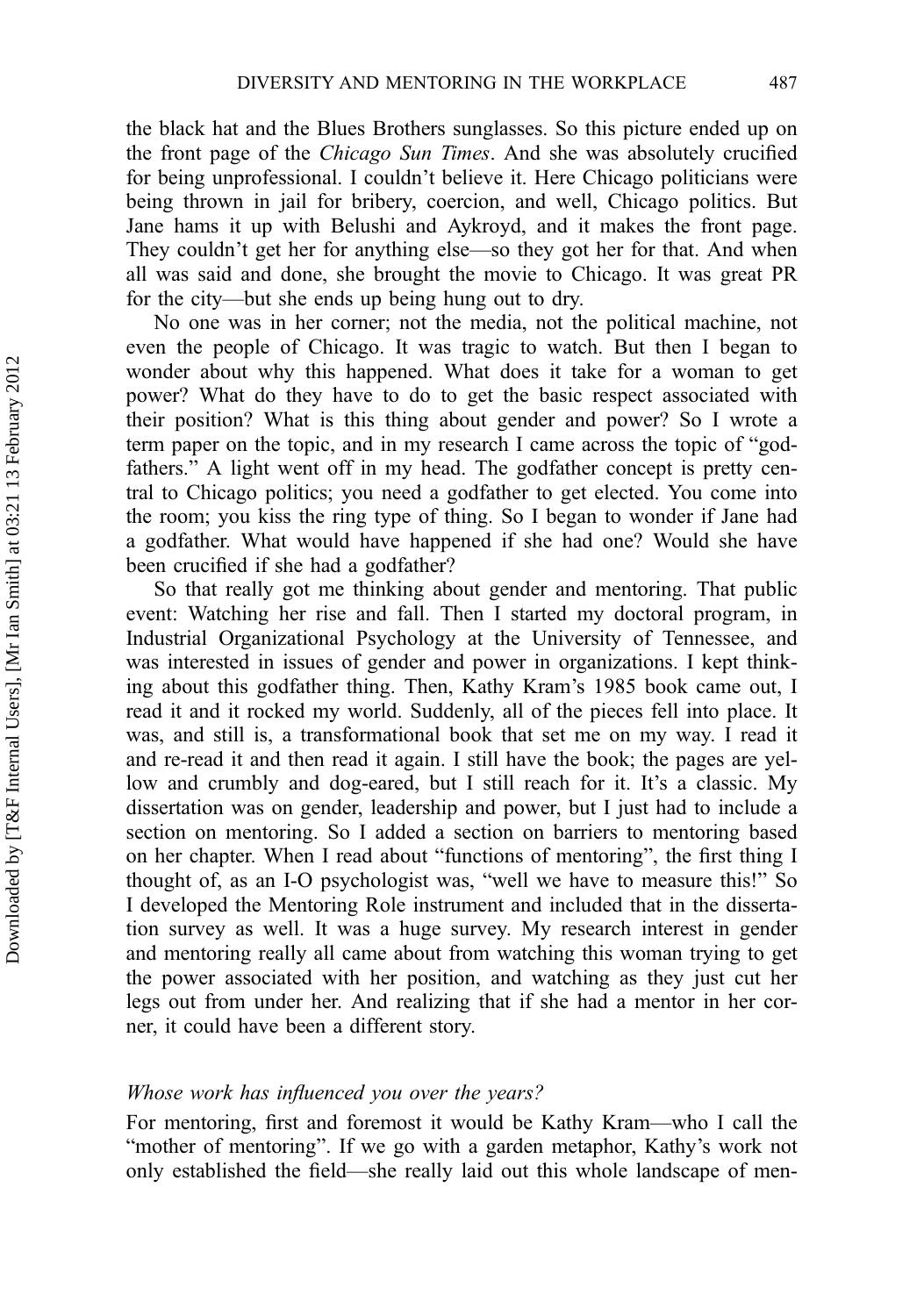#### 488 CHANDLER AND ELLIS

toring. And then Lillian Eby and Tammy Allen came along, and they planted amazing seeds all over the place. These women are incredibly prolific and they just landscaped the garden—made it gorgeous. So Kathy established the theoretical foundation, and Tammy and Lillian put the field on the map with their high quality and rigorous empirical investigations. They are tremendously prolific and they really established mentoring as an independent field of scholarly research. For diversity, lots of folks. Thinking about gender, Madeline Heilman asked and answered the key questions on gender. So I think her work has influenced me over the years. In terms of pioneers, Barbara Gutek, Gary Powell, Alice Eagly—these scholars really established the field of gender in the workplace, which was the precursor to the field of diversity in the workplace. For diversity, the people who I have always admired, whose work has really influenced me, would include Robin Ely, David Thomas, and Stella Nkomo. Their work is amazing.

## Who have your mentors been over the years? How have they helped your career and shaped your mentoring schema?

I've had some wonderful mentors over the years who were there at key moments in my life. In my doctoral program, Eric Sundstrom really helped me get my academic sea legs. But even before then, I had mentors who helped me make key career decisions. I remember getting my MSW, and I just wasn't happy. I always wanted to be a psychologist and I went for the MSW because I was in this relationship and didn't want to leave Chicago—you know how it goes. And my boss, who was a social worker, told me " Well Belle, if you really want to get a PhD, you should go back to school and get a PhD" I was settled in Chicago, had a boyfriend, a life, but wanted more. So she helped me—she told me to go for it—and I did. I just picked up and moved. Packed everything into my little blue Honda Civic and drove down to Tennessee to follow my dream. Best thing I ever did.

#### Are you active in mentoring others?

Absolutely. Not just doctoral students, I also enjoy mentoring the undergraduates. There are a fair number of first generation students at my university, and I really enjoy being there for them—getting them to think beyond the box—masters, PhD. They just need the support and affirmation. It's wonderful and rewarding to watch them blossom.

## Assessment of Diversity and Mentoring as Scholarly Areas of Inquiry

## What are some of the most pressing unanswered questions facing mentoring and diversity scholars today?

One of the key questions is what is the impact of multiple dimensions of diversity on the mentoring relationship? We started out by looking at the role of gender in the workplace, and then we realized we needed to look at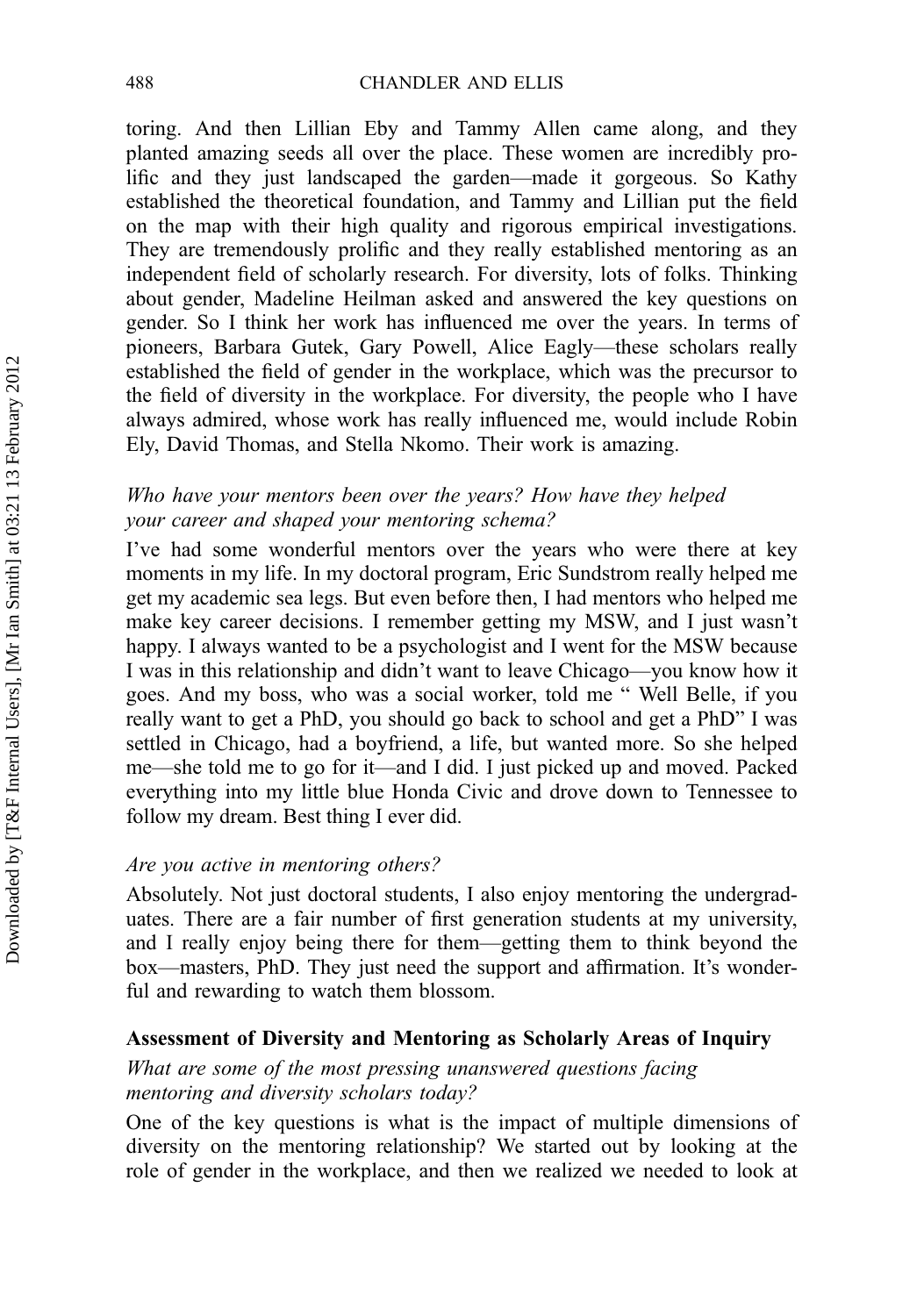race. Okay, that worked. But let's keep going. We need to look at sexual orientation, religion, socioeconomic class, disability, language, appearance, obesity, size—the list goes on. There is a whole range of dimensions that we need to investigate. These differences combine in complex and synergistic ways—and they create unique experiences in the mentoring space. For example, we know that the experiences of men and women differ in the mentoring relationship, and within gender we have learned that the experiences of women of color differ from those of white women. So now we need to add more layers to the mix—we need to look at sexual orientation, religion, appearance, age, and socioeconomic class, disability. If we don't look at these dimensions, and the way they interact, then we assume they don't matter. Diversity becomes part of the error variance in our research, but it's not error variance at all; it's a critical piece that we need to understand. So that's the first thing, we really need to look at multiple identities and the interactions among these identities, and it's challenging to get samples that allow us to investigate these relationships.

A second area that we know little about is high quality mentoring relationships. As in other areas of organizational scholarship, we tend to study the most common experiences, the average experiences. So we know quite a bit about average mentoring relationships, but very little about the high quality end of the mentoring continuum. Like other relationships, mentoring relationships fall along a continuum of quality from very dysfunctional on one end to highly successful relational mentoring on the other. If you look at that continuum as a bell-shaped curve, yes, the most common experiences fall in the middle of the mentoring quality continuum. But by focusing just on the average, we neglect the extraordinary. I also think that there are relational states in mentoring—a given relationship can move from average to high quality, or from high quality to average, or from average to dysfunctional. So unless we understand the high quality end of the continuum, how can we ever hope to move relationships from average to high quality? By focusing on the average, we lose sight of the extraordinary. And the other problem is that our very definition and measurement of mentoring becomes anchored in the average. The criteria we use to evaluate the relationship's effectiveness reflect outcomes associated with average relationships. So we look at compensation and promotions and advancement, and other instrumental outcomes, but we lose sight of outcomes that can be associated with extraordinary relationships, like inspiration, true and best selves, personal learning, growth and creativity. There is a whole constellation of outcomes that we're neglecting because we focus on the average.

I think we need to expand the horizon of mentoring to include high quality relationships. We need to understand that the processes and functions in these relationships may differ from those of average quality and the outcomes may differ as well. So here are some key questions: How do relationships transform from average to high quality? You know we have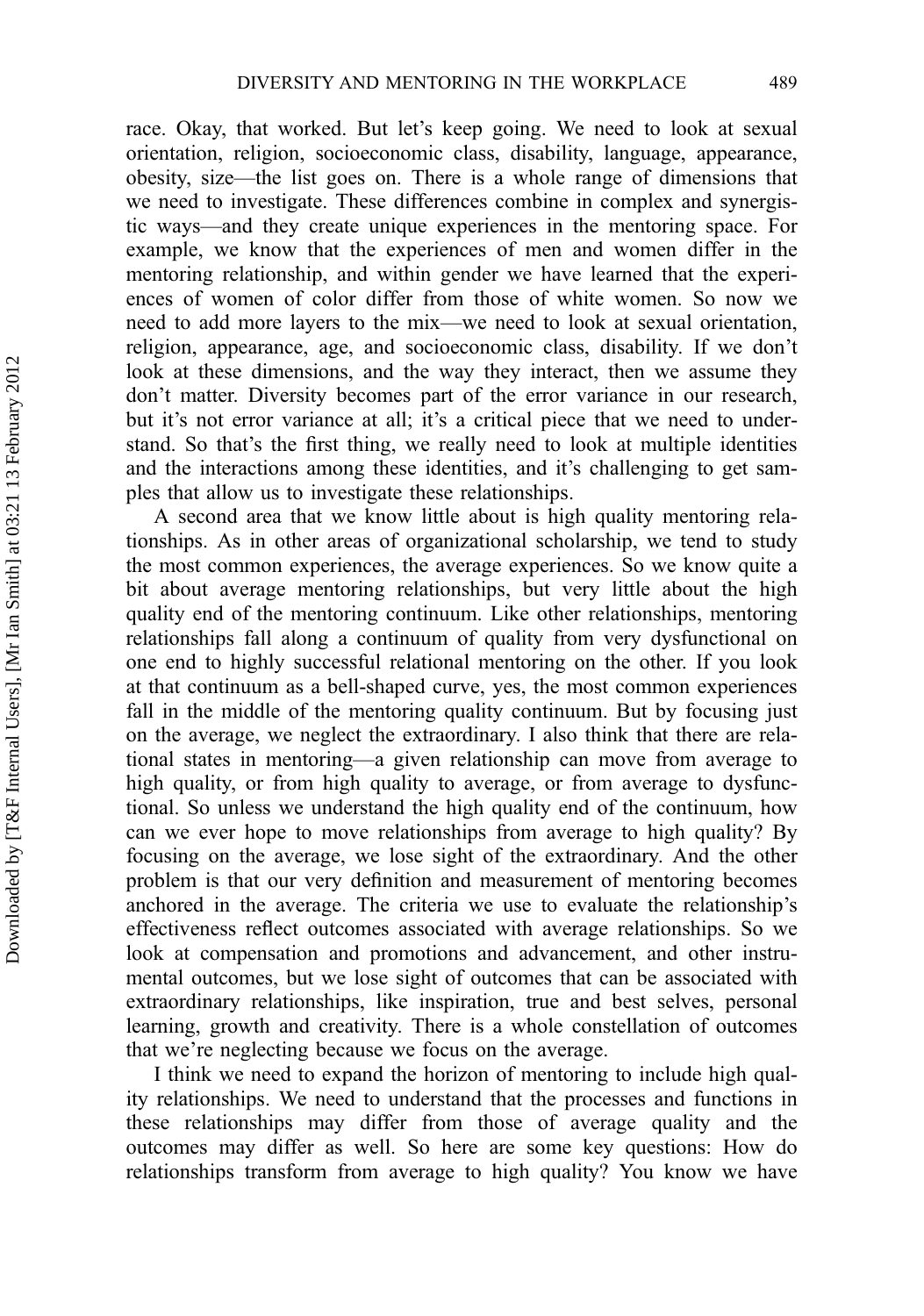postulated that relationships can transition across different states of quality, ranging from dysfunctional on the one hand to high quality on the other, but what determines this range of movement? And why do relationships transition from average to high quality? What are the processes that are involved in transitions to the dark side? Lillian Eby has done some tremendous work in this area by illuminating the dark side of mentoring. We need to do comparable work on the positive end of the continuum.

## How can we move from an average to high quality mentoring in a practical way?

To answer this question, we need to move into the black box of mentoring—the cognitive aspects. Here we could talk about the expectations of mentoring, mentoring schemas, mentoring identities, and mentoring as possible selves. This really draws on the social cognition literature. So, the best mentors probably incorporate mentoring into their identity. When we ask them "who are you", mentoring becomes part of that answer. And some people incorporate mentoring into their possible selves of who they could be.

The other thing is that people have mental schemas of mentoring that can range from positive to negative. Mentoring schemas are the road maps of mentoring—they guide our expectations and influence our motivational states. People have expectations of the mentor's and the protégé's role, what it is it that a mentor does, what it is that a protégé does. They may have schemas that are aligned with effective relationships, or they may have schemas that are dysfunctional. So if they have the schema that a mentor should be the Godfather who stands at the pulpit and dispenses knowledge to the protégé sitting at his feet, well, that may not be an effective schema. So then we can try to replace that schema with one that is more effective. For example, a schema that involves mutual mentoring, where both members get something from the relationship. In this model, both members are transformed in some way, that they become the source of mutual inspiration for one another. This gets people thinking about mentoring in new ways, and opens up the possibilities in their relationship.

## Can you explicate the main points of intersection you see as tying these two fields together?

You can't talk about mentoring relationships without talking about diversity. Diversity is embedded in mentoring relationships. It's part and parcel; you can't separate them out. One of my pet peeves is that too often we see mentoring relationships as one-way. So we talk about how important it is for white male mentors to mentor protégés of color, without ever recognizing what the mentor gets out of the relationship. I am convinced that in diverse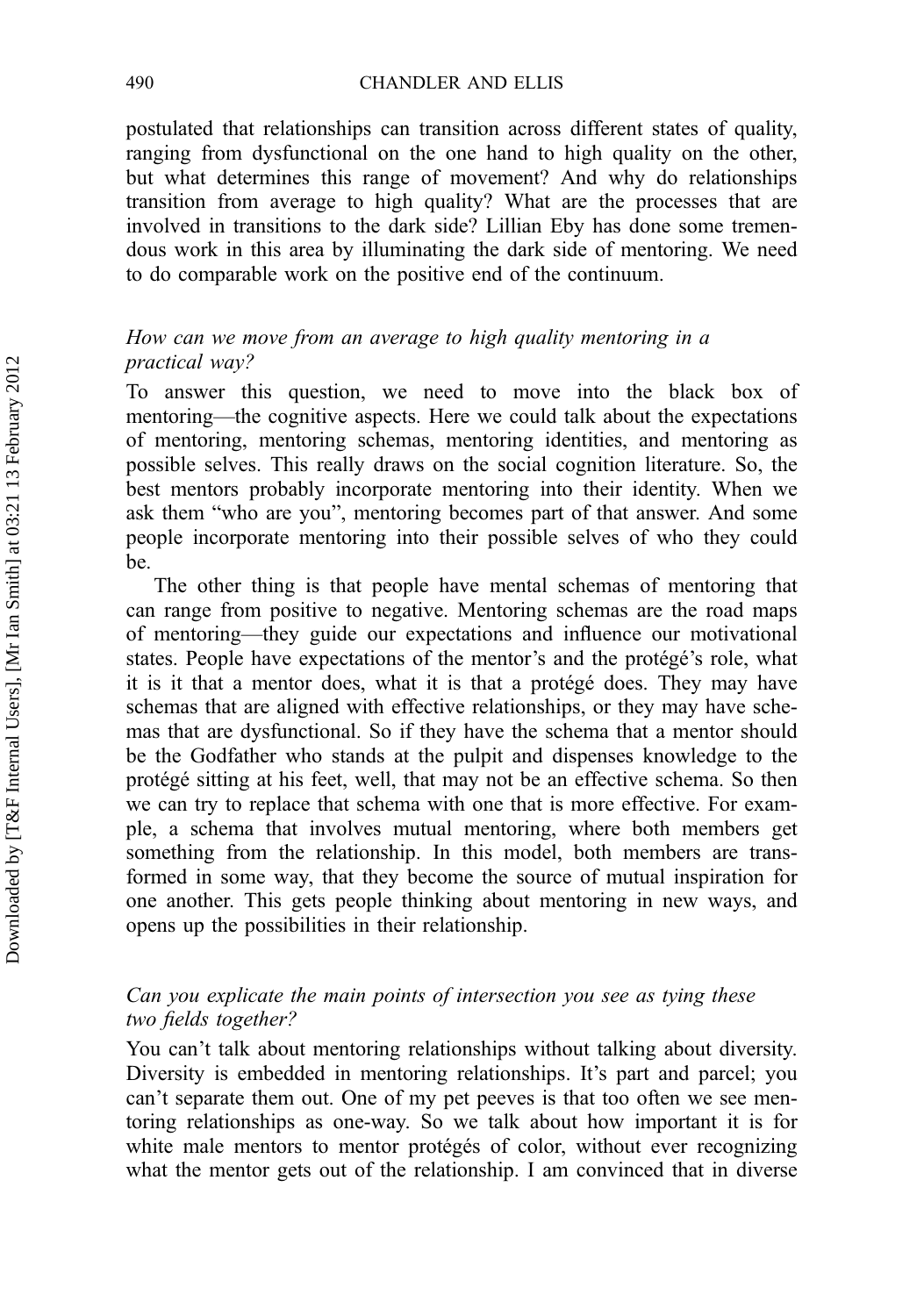mentoring relationships, when people are open to learning, there is a tremendous potential for them to learn about diversity. And I think this learning can be more effective than diversity training—because it happens in a relationship where people can have dialogue, ask questions and really learn about diversity first hand. So when people ask me about the use of formal mentoring in diversity initiatives, I say yes, they can be effective, but for more reasons than we acknowledge. Of course mentoring can help members of non-dominant groups get access to resources, and that's critical. But there's lots of learning that can happen when you partner up people from different groups. And if you are really talking about changing an organization's culture, in terms of making it more accepting of differences, and raising consciousness and awareness, then I think that diverse mentoring relationships offer an excellent conduit for that task. Some programs recognize this and do reverse mentoring, where the protégé tells the mentor, "Okay, let me tell you a little bit about what it means to be  $X$ ,  $Y$  or  $Z$  in this organization." It's amazing when the mentor "get's it."

## Are there any heterogeneous mentoring dyads that are most helpful to the parties, or ones where it is especially difficult to attain high quality matches?

I think the most critical pairings for a given organization depend on the context. In some countries or context it could be religion, in others, race. You need to look at which group is "the other"—which group is marginalized or discriminated against in the context. So you want to pair up someone from the dominant group with someone who is considered the "other" in that context. That's when you have the most potential for changing attitudes.

As for the other part of your question, what relationships are particularly difficult, I think an example would be if you paired a gay protégé with a born-again Christian in the US. This one would be a challenge, but imagine if it worked. Imagine if they connected before finding out about their religious beliefs or orientations—it would challenge and change them. Where else could they experience this type of change? Both would have to question their assumptions about the other.

How well does the body of research on diversity address practitioners' ability to develop diversity programs in practice, as well as foster a diversity climate? How well does the mentoring literature help to develop formal programs and foster a mentoring climate?

Practitioners who work in the field of diversity have an amazing challenge. How do they help people overcome their stereotypes, their fears and attributions and their prejudices? I think management scholars need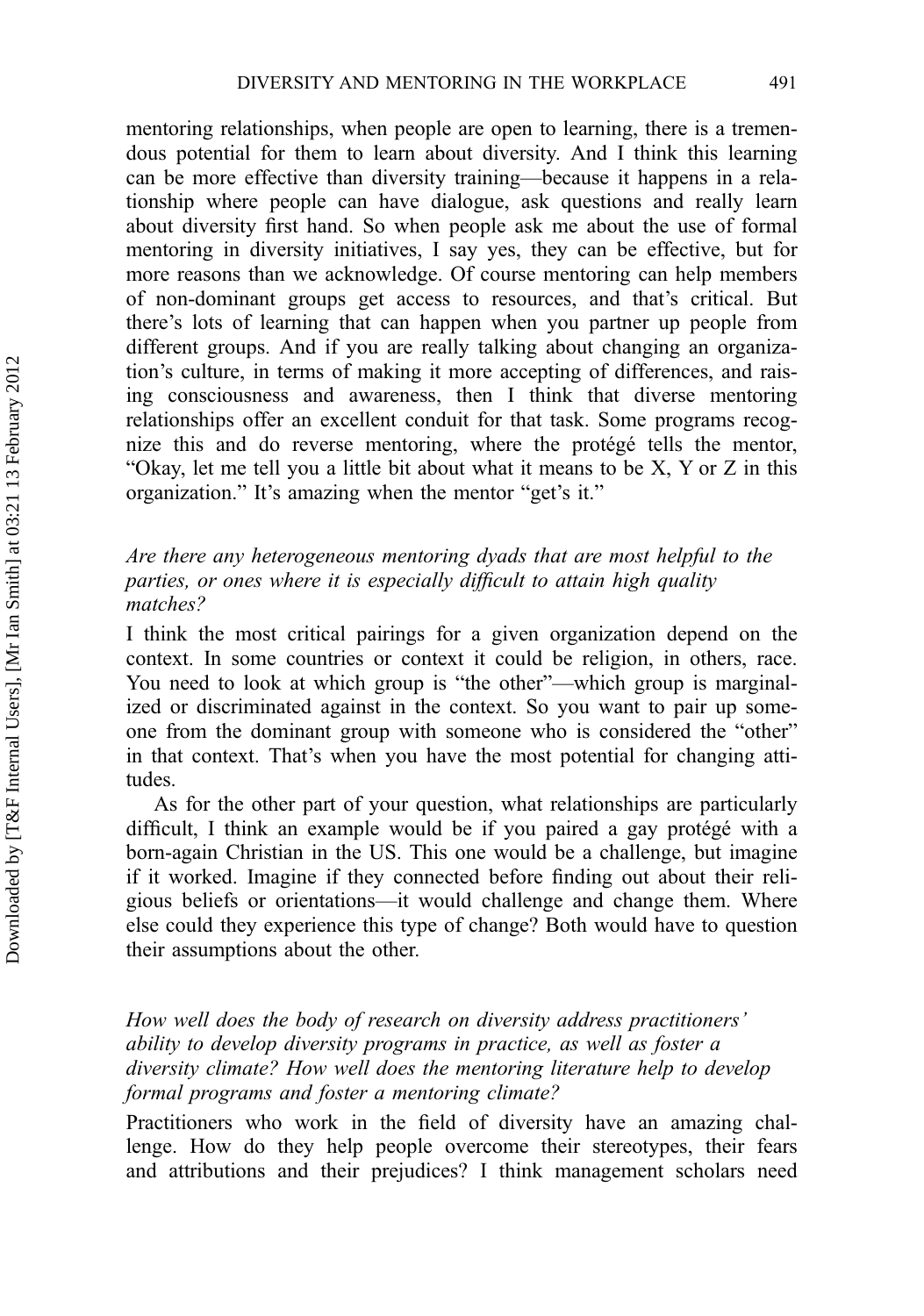to partner with social psychologists who study the social psychology of prejudice. Social psychologists made more inroads into understanding aspects of prejudice and stereotyping, but we need to translate this to the workplace.

Practitioners can't change attitudes unless they understand how they are developed and shaped, and what makes them resistant to change. Diversity or management scholars aren't really getting at this, but psychologists are. So I think we need to build more bridges between management and psychology to better inform the workplace. I think we could do a better job if we became informed by and reached out to the emerging and even classic research on the psychology of prejudice.

There's one more thing I'd like to say. I think when we first started studying workplace diversity, we talked about race and racism. But then we ended up studying the safe aspects—like cognitive diversity, tenure diversity, personality. It wasn't until McKay and Avery came along that we really started looking directly at how race matters in the workplace. So you'd start reading a study on diversity, and then you'd get to the method section and find out that the study is really about cognitive diversity or values and you say, okay, well that's important. But don't we need to figure out race first? That's what practitioners are dealing with on the front lines—race and racism. We see this with sexual orientation too. I think it's pretty telling that some of our top management journals have not published research on sexual orientation in the workplace. You see this work published in the top psychology journals but not in management. So that discourages the research—and this is a problem because this is the research that can inform practice.

I don't think the field of mentoring has faced this challenge. The field comes from an applied perspective. After all, mentoring is a tangible work relationship. Other topics of research can be hard to ground in the workplace, like cognition, values, trust. But the field of mentoring has always had both feet on the ground with respect to the workplace. And we have been walking along pretty solidly. Yes we need to look at new aspects of mentoring like team and electronic mentoring, but the field has always been pretty responsive to applied needs. The biggest challenge facing mentoring scholars is that our theory has not kept up with our research. We have Kathy Kram's landmark book that presented the foundational theory of mentoring back in 1985. We have Monica Higgins and Kathy Kram's 2001 *Academy of Management Review* article that applies a network perspective to mentoring. I published the paper on diversified mentoring in AMR in 1997, but we still need more theoretical work. That is why Kathy Kram and I devoted an entire section to theory in the Handbook of Mentoring. We asked leading scholars in related fields to build theoretical bridges between their area of research and the mentoring arena. So they offered new theoretical models of mentoring building on established related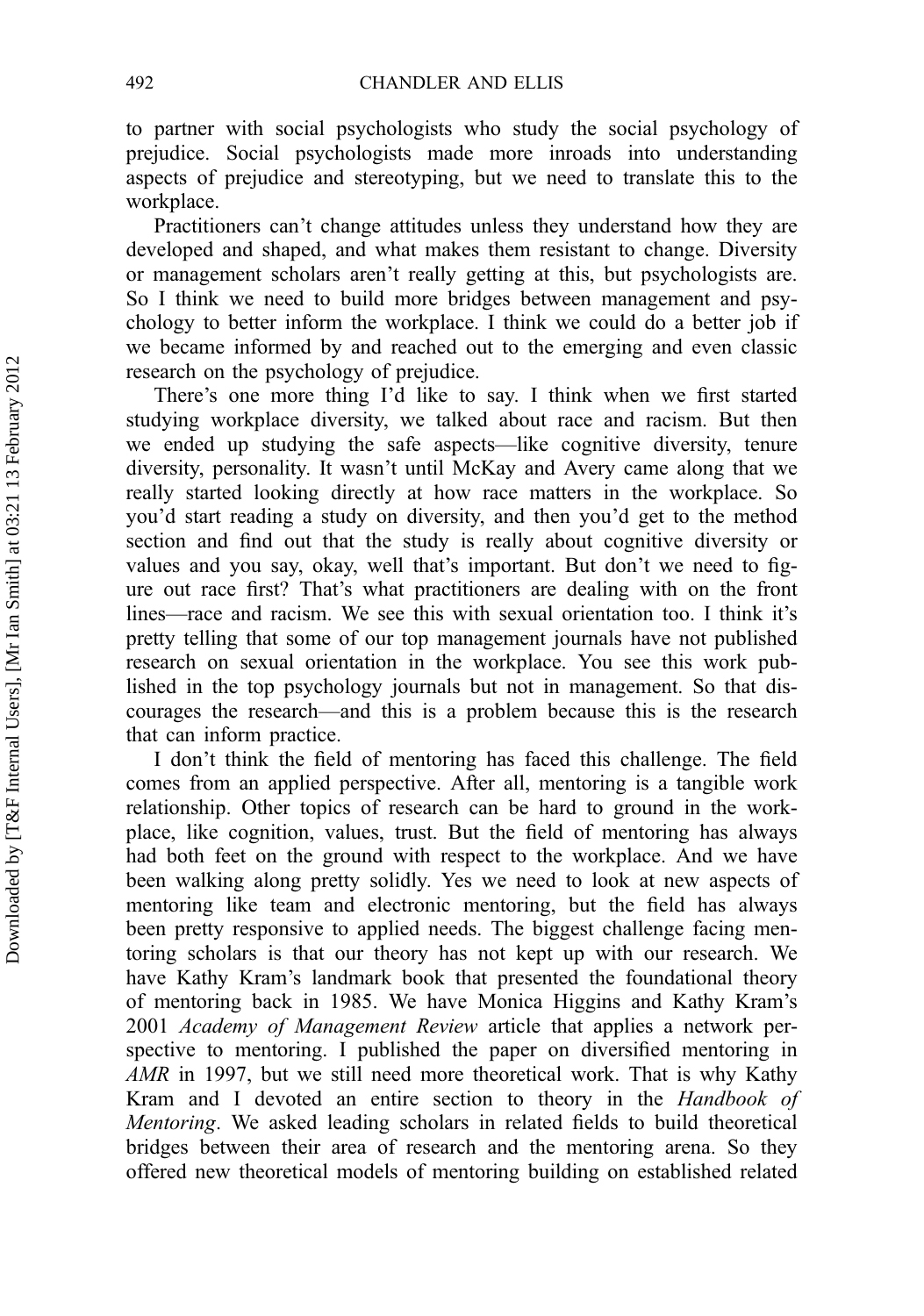theories. It was pretty cool. We're also drawing on the relationships literature; mentoring is a relationship that happens within a career learning and growth context and I think we really need to understand and contextualize mentoring within the realm of relationships.

### Current Research Interests and Pursuits

More recently, you have written about and become interested in Positive Organizational Scholarship. How did this interest come about? How can this perspective enhance our understanding of mentoring and diversity?

I became interested in studying high quality relationships as a consequence of a mentoring study that found that high-quality formal relationships were more effective than low-quality informal relationships. Then I started working with Jane Dutton—I've admired her work for years applying a positive organizational scholarship lens to the field of workplace relationships. We published an edited book on positive relationships at work (Dutton & Ragins, 2007). We brought in a variety of scholars from different fields and disciplines and asked them to apply their lens to positive relationships at work. We approached the topic from individual, group, organizational, and community levels of analyses. This really started me thinking about mentoring as a positive relationship. When you think about the most positive relationship at work, mentoring really comes to mind. So then I started down this path and it led to a bunch of questions. Like, what creates these relationships? What do these relationships look like? How are they different from relationships of average quality? Does it mean that they offer more functions or different functions than the ones we usually study in average relationships, like the career and psychosocial functions? And what are the antecedents and outcomes of these relationships? I was really struck by the idea that your high-quality relationships could have outcomes that we simply do not measure and then we assume that the relationship is not high quality. So, for example, say you have a protégé of color who is really struggling with racism at work, and the protégé hooks up with a mentor who really affirms that person's identity and helps that protégé develop survival skills, how to deal with being an "o" in an all "x" environment. Now if a mentoring scholar came along and looked at traditional outcomes associated with mentoring relationships, like compensation, promotion or even job satisfaction, he or she may conclude that the relationship was not effective, when in fact, the relationship may be very effective in creating change in a very different set of outcomes. Not only does our focus on average relationships prevent us from viewing the extraordinary, but we often overlook extraordinary relationships because the criteria we use to evaluate them are constrained.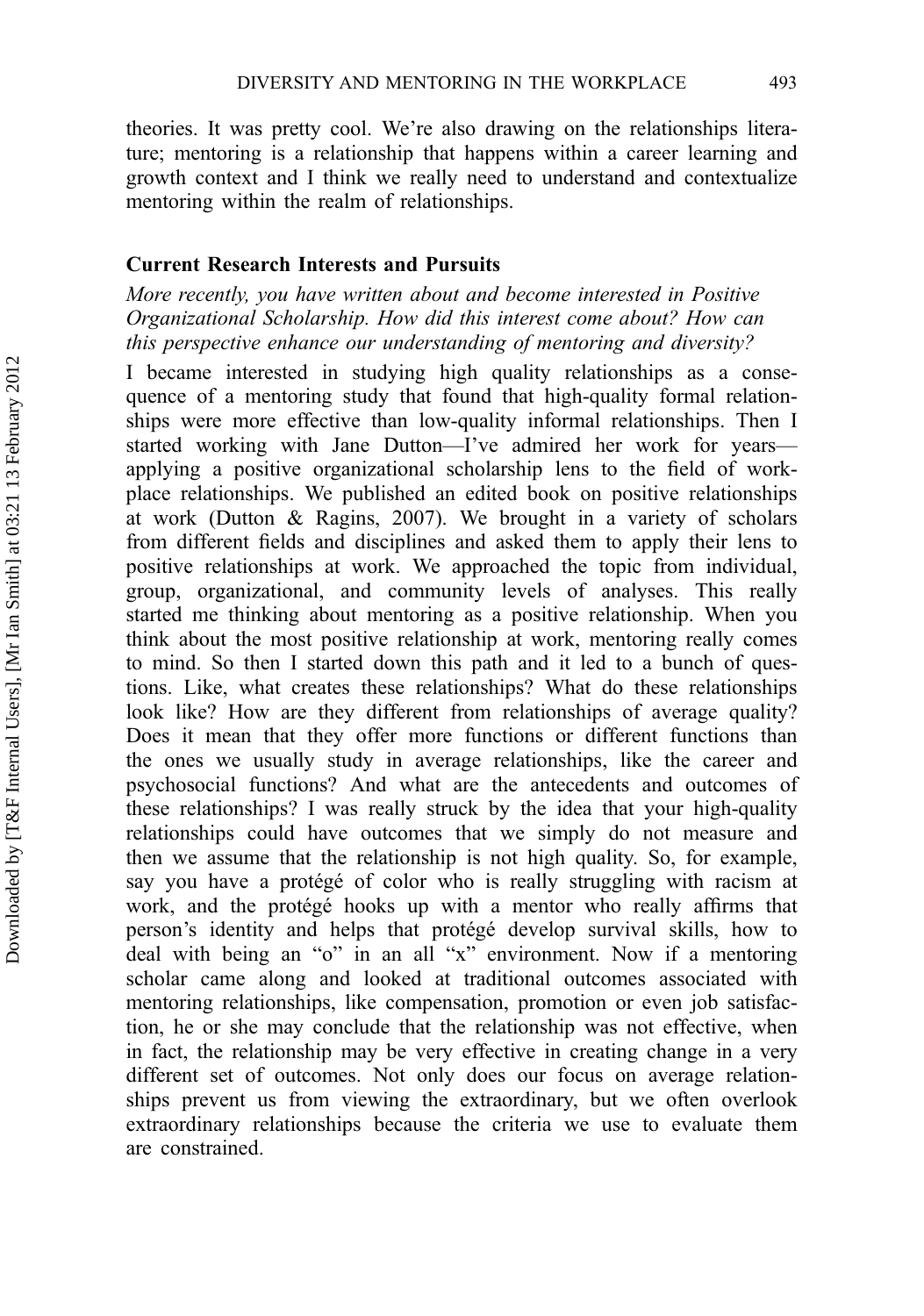### What questions most intrigue you now?

The first question is what is the true reach or the "long arm" of mentoring? We recently did a study that found that the presence of informal mentors helps people deal with the stress of fear of home foreclosure. It seems that mentors can help protégés deal with life challenges that occur inside and outside the workplace. Second, I am interested in the processes, qualities, antecedents, and outcomes of relational mentoring. I'm also interested in examining the self-structures of mentoring. I've been working on a theory of mentoring schemas and developed the self-structures of mentoring framework (Ragins, 2009). This looks at how mentoring schemas, mentoring identities and the possible selves of mentoring combine to influence both mentors and protégés, and their relationship. The self-structures speak to the functions, processes, and outcomes of mentoring, and illuminates the "black box" of mentoring—what happens in their heads, in the relationship, in the relational processes. The third area that really intrigues me is life spillovers. I am looking at how community diversity spills over to the workplace. A bigger piece is taking a wider lens on the idea of life. Too often, when we talk about "work-life" we end up talking about work-family. Family is a critical part of life, but there is more to life than just family. Life involves a constellation of experiences, events, identities, roles and relationships that go way beyond just family. But yet we use such a narrow lens for viewing work-life. So I am really interested in expanding the lens of life, both theoretically and empirically. I started working on the idea of life spillover in a paper I wrote on disclosure disconnects, which talked about how people manage stigmatized identities across life domains. This incorporates a holistic view—which holds that your life experiences change you, and these changes are brought with you across life domains. It is a basic idea but it has major implications for the mentoring and diversity literature. So, for example, your mentoring relationship in the workplace changes you—it changes the way you think, feel and act. You may develop different relational competencies that are carried with you into your other relationships, which may occur outside the workplace. You don't leave these changes at the workplace door; they are carried over across life domains. Similarly, a developmental relationship that occurs outside of work can have a profound influence on you and be carried into the workplace.

The basic premise is that changes that happen are not just left in the threshold of one domain when you are entering another. There are life spillovers that are carried over across life domains, and these involve life events, relationships and identities. In one of our studies, we found that people who were afraid of losing their home to foreclosure carried that stress into the workplace. In another study, we found that people who live in communities with poor diversity climates want to leave their communi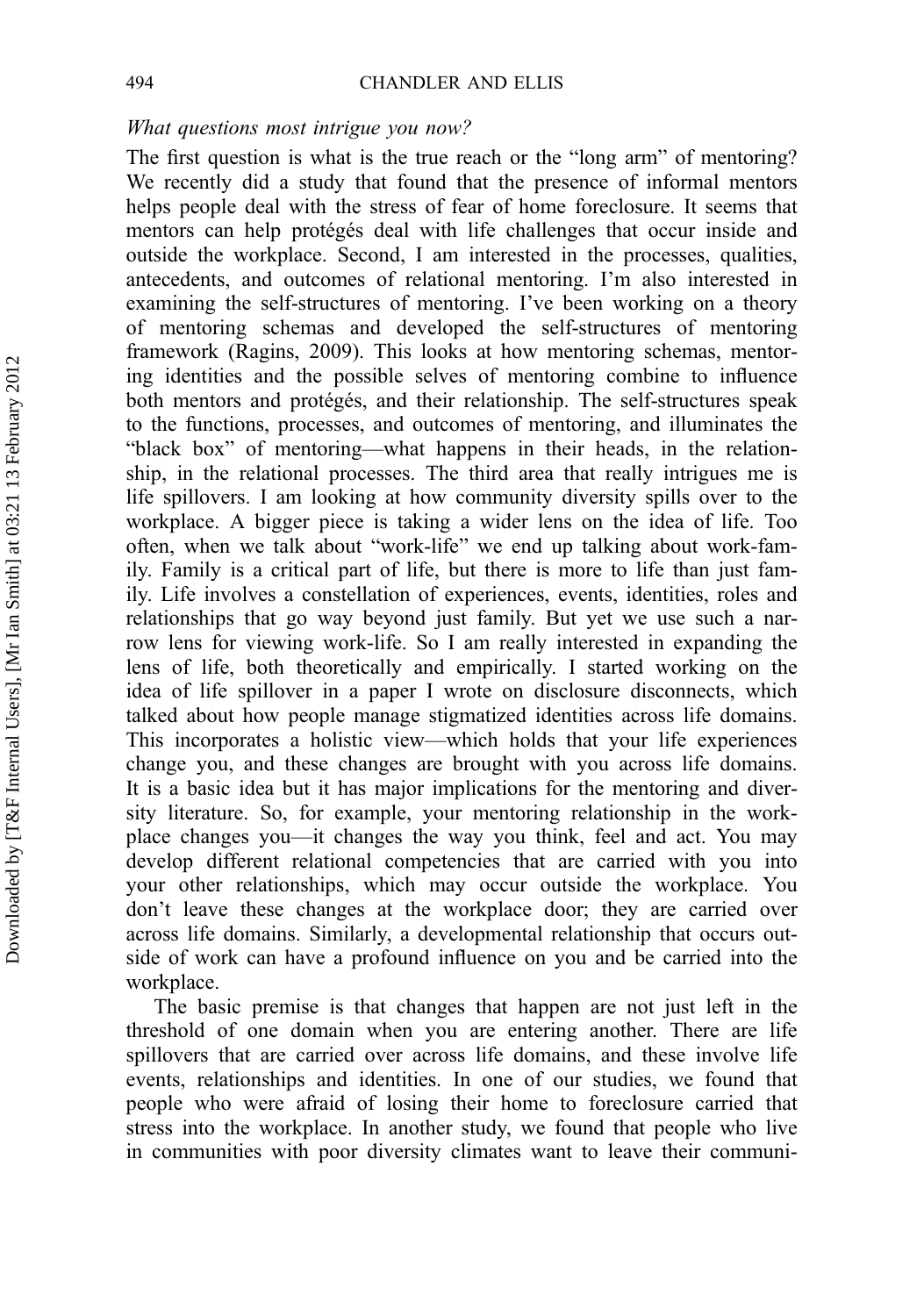ties, and that relocation intention in turn predicts intentions to leave the workplace. It's really an interesting area that has tremendous potential for growth.

## Is there a paper or group of papers that has had particular significance for you as a scholar?

For me, the work I have done on sexual orientation has had the greatest personal significance. I've published about four or five articles and chapters on the topic, and three were in top-tier outlets so they received quite a bit of notice. I felt these papers made a difference because at the time, no one was really doing work in this area and this was research that really needed to be done. Since then, a number of young scholars have come up to me at conferences or meetings and told me that this work encouraged their own research. It's risky work—and it was not easy to collect the data. I received a Placek Award from APA, but that was the easy part. The hard part was convincing gay rights organizations to give me the names and addresses of their members. This was back in the 1990s and I was working at a Jesuit Catholic University. There were lots of phone calls and meetings. Even after getting the data, I remember the challenges in getting people to accept or even understand the topic. I remember submitting a paper on "being out at work" to a SIOP conference, and getting a review back that stated "what does this paper have to do with absenteeism?" Things are better now, but you still get knee jerk reactions to the topic. People get uncomfortable and then they question whether we should be studying sexual orientation in the workplace as there are so few gays and lesbians at work. Like they know.

### Consulting, Teaching, and Advice to Junior Scholars

You have consulted a number of companies on their mentoring programs and diversity programs over the years. How did those experiences shape your scholarly pursuits and how did your knowledge of the mentoring and diversity literatures aid your consultative approach?

Whenever I do mentoring training, I always ask people to reflect on their mentoring experiences, and what they received from their relationships. One insight from this exercise is that mentoring relationships are like other types of relationships in that no two relationships are the same. We somehow assume that mentoring relationships are not really relationships. We would never think that two friendships are alike—so why do we think that there is one "type" of mentoring relationship? Relationships vary—it all depends on the individuals in the relationship, the needs each person has, what they bring to the relationship,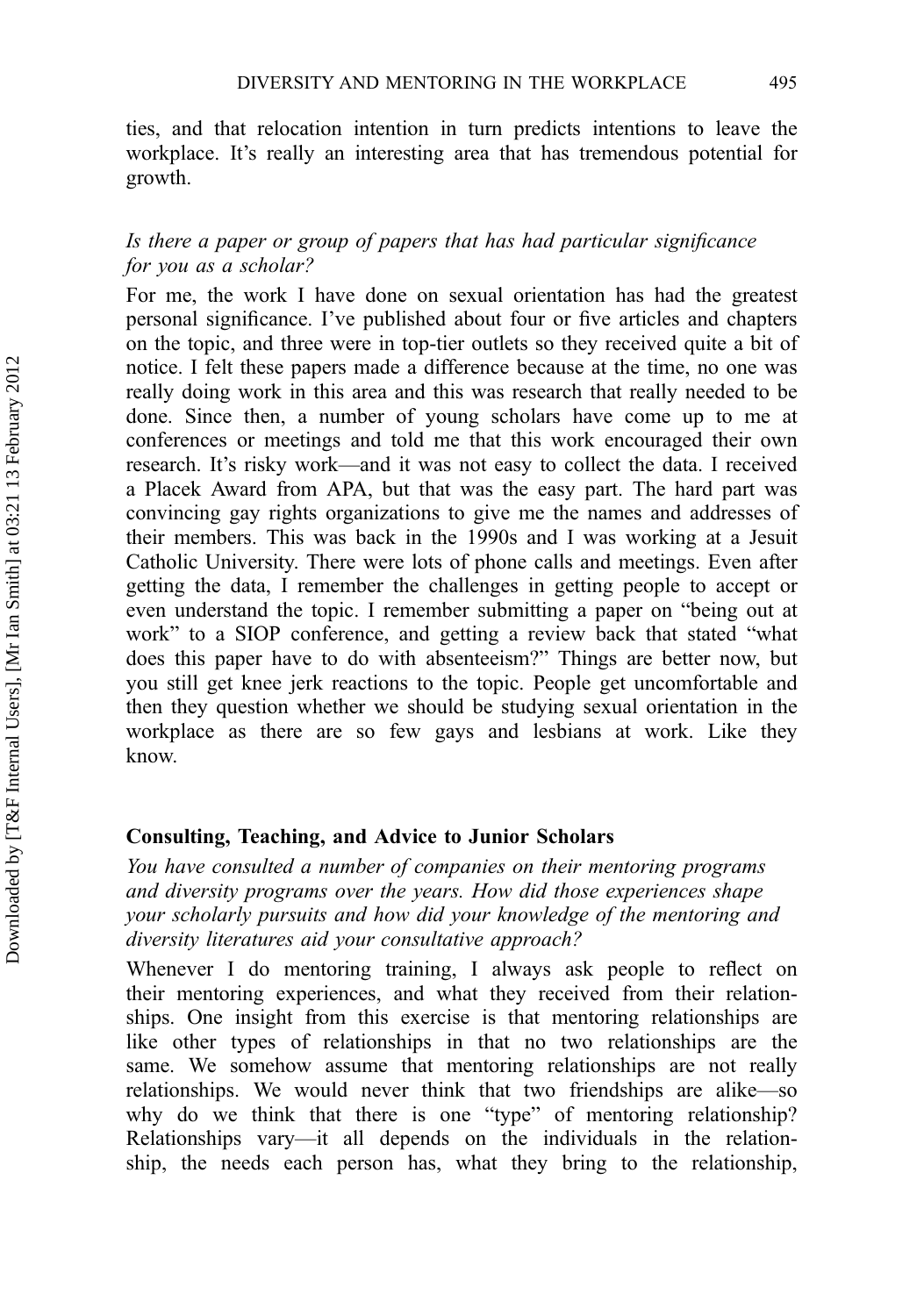the context; there is a constellation of factors that makes every relationship unique. Why would we expect mentoring relationships to be any different? As to the research, I always bring my research into my consulting.

# How do you bring diversity and mentoring into your classroom in a meaningful way? Are there specific exercises or activities that are particularly valuable in giving students an "ah ha" moment?

I have been teaching a class on diversity since the late 1990s, and one exercise that is pivotal is the "Becoming a Minority" exercise. I have students put themselves in a situation in which they are the minority; they can go into a grocery store, a gay coffeehouse or an African-American church. The key is that they have to be in a position in which they are the minority and they have to write about it and share it in class. Many of the students have either never been in a situation in which they are the minority, or when they have, they felt uncomfortable but never really reflected about the experience. So the exercise gets them to think about diversity and what it is like to be in the minority. And then, by sharing their experiences in class, they get to see the variety of experiences, how two people can go to the same store and have very different experiences. They also take it one step further, and may say, okay, I was the only white person in a grocery store and I may have gotten some chilly stares, but how would it feel to be an African American in a "white grocery store." How would it be similar or different? Would I be followed? Or, say you are white and you are driving through an African American neighborhood and you see a police car. Being white, you would probably see that car as a source of refuge, of hope, of comfort. But if you were black and driving in a white neighborhood—your response would be very different; you would be afraid that the cop would pull you over, and that may in fact be the case. So the Becoming a Minority exercise is a great tool to help students understand diversity. I also have them do the White Privilege exercise, where I write down Peggy Macintosh's (1988) white privileges on slips of paper and I have all of the white students come to the front of the class and read their privileges out loud. An example of a privilege is "I can be sure that when I ask to speak to someone in charge, it is a person of my race." So after the white students read their privileges we talk about whether they disagree with any of them and then the students of color give their reaction and talk about their experience—it's an affirmation for them. Then we talk about the privileges associated with sexual orientation, religion, and disability, among others. I have students keep journals in the class and those two exercises definitely arouse "ah ha" moments.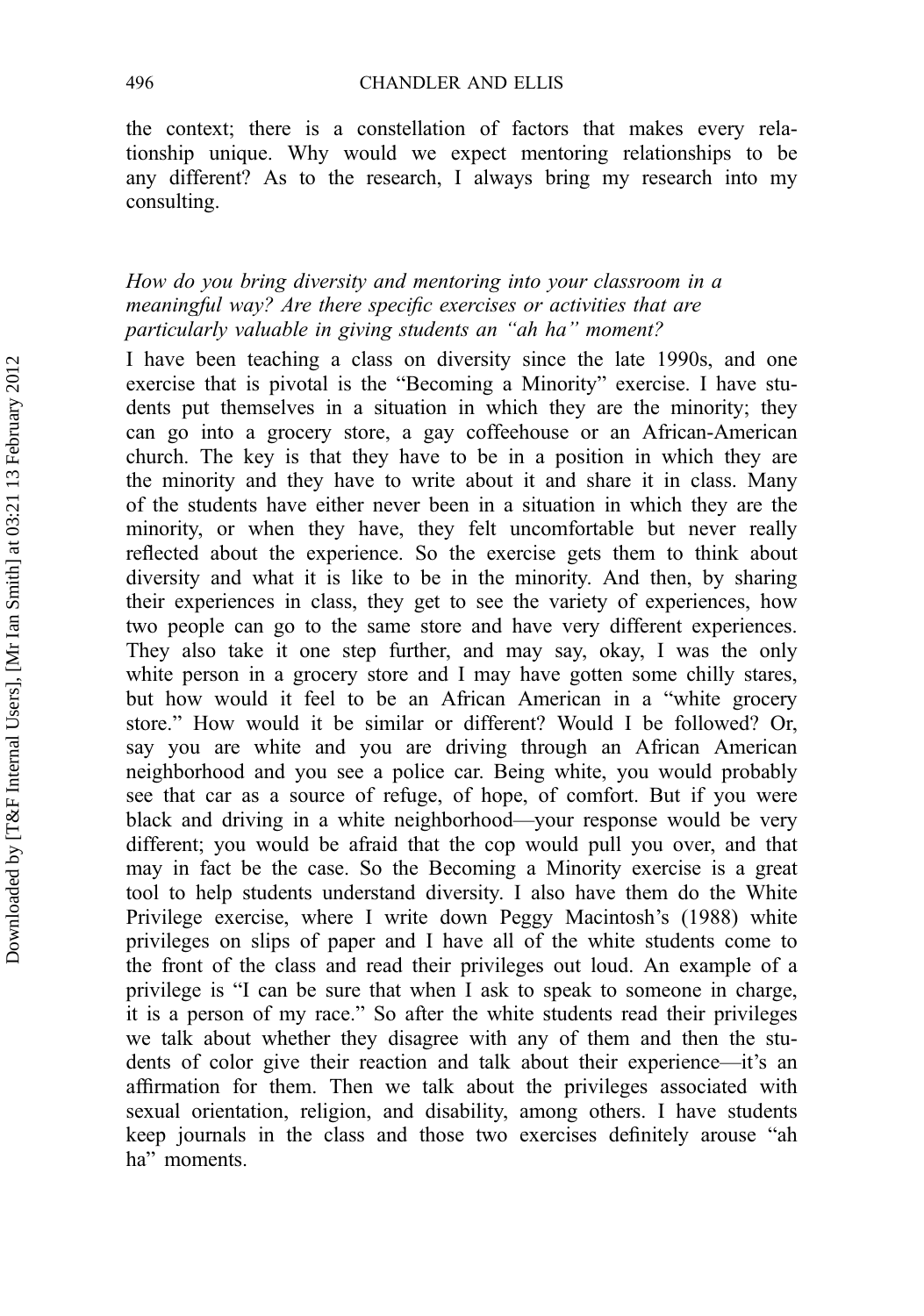## Over the years, you've published a number of influential studies. What advice do you have for early-career scholars who want to make an impact?

Do not be afraid to take risks, but when you are charting new terrain, you are working without a net. You have to follow your passion. Do research that you are passionate about and you think really makes a difference. Do not always do incremental studies; do the big, bold work, too. What makes work bold is that you are working without a net. Charting a new terrain can be difficult. For example, with my research on sexual orientation and disclosure in the workplace, my papers were getting rejected because of lack of theory in the literature, so I had to go out and write a theory piece. That is one of the issues: When you are breaking new ground in terms of empirical work, you are stretching the theoretical foundation. And to build theory, you have to have an empirical base. That is one of the reasons we do not make a lot of progress in our field.

When you are starting a project, it is often difficult to know whether your contribution will lead to a top-tier versus a "B-level" journal. When all is said and done, look back at your citations. You can have papers in top-tier publications that are never cited, and you can have papers in "B-level" journals that are cited all the time. I think that time will tell with these things. One thing about publishing in top-tier journals is that sometimes the real cutting edge, edgy stuff does not "fly." A second-tier journal is more likely to accept it, and then people cite it. For me, the fact that a paper is read and cited is what is important; the tier of the journal is not. It is all about the quality of the work. I never want to put my name on a paper that I am not proud of.

Tenure is a reality, and junior scholars may need to wait until after tenure to do the really edgy work. I received tenure and then the next day I started working on research on sexual orientation, but I waited until after I was tenured. Doing research on gender was "edgy" enough back then. When I was a doctoral student, I wanted to do my dissertation on gender, power, and leadership and my advisor mentioned that I may want to leave out the piece on gender because he felt it might hurt my chances of getting a job. He was trying to protect me and he was right that for some schools—this is back in 1986—work on gender would have undermined my candidacy. Things were different back then—when I started my first job, I was one of two women in the entire school of business. Yet I decided that I wanted to do work that I was really passionate about—part of it was that I was a feminist. I was the president of the Feminist Student Action Coalition in college and led marches down the streets. I had really short hair and had a jean jacket that read, "Women are Not Chicks." My mom was a feminist and we came from a long line of socialists, so I did not think I was doing anything that radical doing gender research. It didn't seem revolutionary to me—but it was what I wanted to do. You just have to know yourself well enough and know what you are willing to compromise and what you are not. You might think, well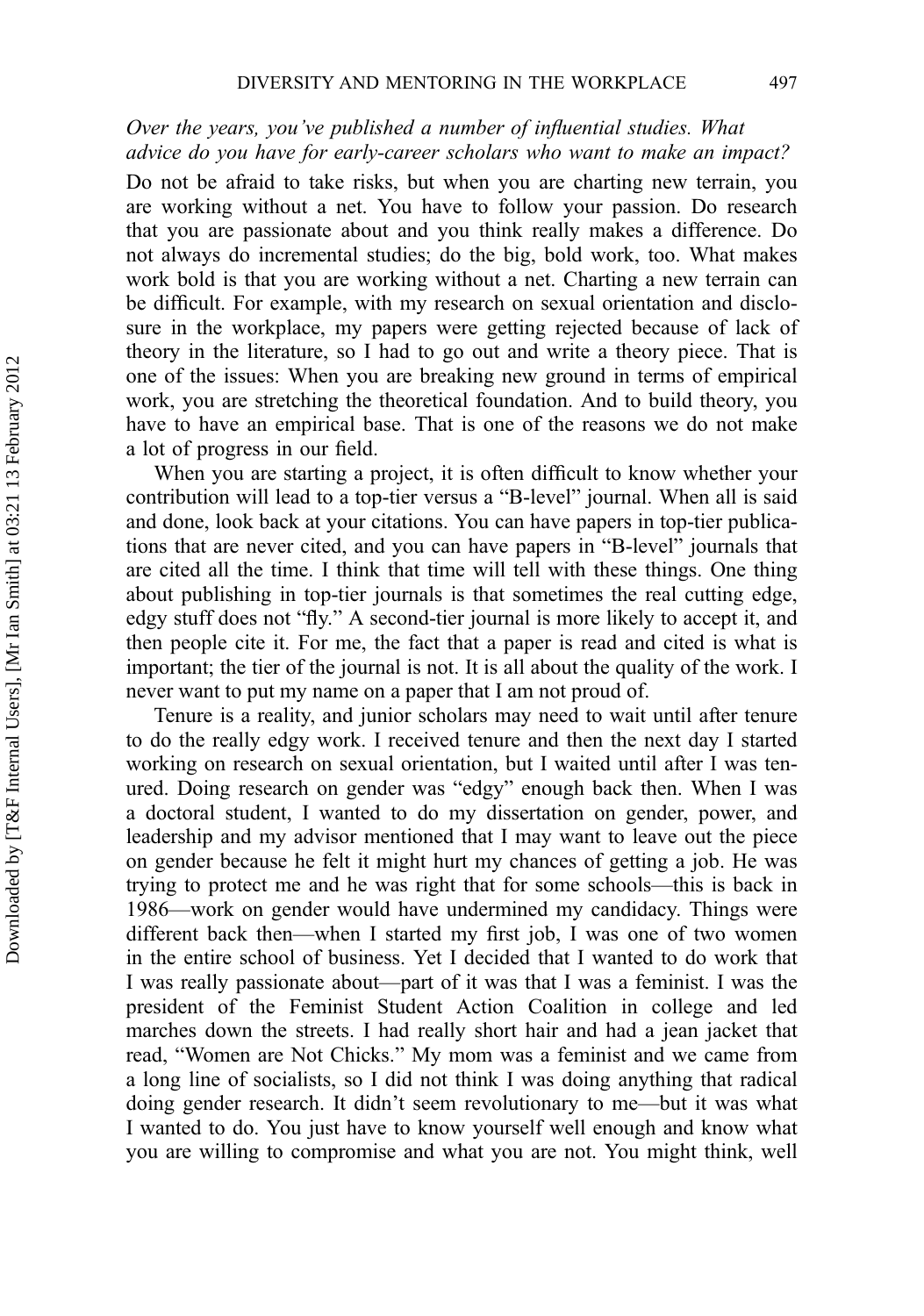what is it that I want? Do I want to be at a top-tier institution and what are the tradeoffs involved? Instead, I could be at an institution that is not as prestigious, but I may have more flexibility in terms of the work that I do. For me, that has been my choice. I have made the career choice that I would rather be at a school that accepts the kind of research I do than one that would not allow me to follow my calling.

## You have talked quite a bit about how early career decisions helped get to where you are today. Is there anything else that you would like to add?

Find a place that accepts you and research that you do. Sometimes that may mean being at a school that is at a somewhat lower tier but embraces your publications, as opposed to one that dictates a particular type of research and journal. There are tradeoffs. No matter what the school, the quality of your research is what matters. Be proud to put your name on your work. Once you publish, your name is associated with that piece forever. People will read your work twenty years from now. If you are proud of the work you do and it makes you happy, then your work is done.

#### Notes on Contributors

Dawn E. Chandler completed her doctoral work at Boston University and is now an assistant professor of management at California Polytechnic State University, San Luis Obispo.

Rebecca Ellis is a professor of management at California Polytechnic State University, San Luis Obispo, who specializes in human resource management and organizational behavior.

#### References

- Cameron, K. S., Dutton, J. E., & Quinn, R. E. (2003). Foundations of positive organizational scholarship. In K. S. Cameron, J. E. Dutton, & R. E. Quinn (Eds.), Positive organizational scholarship: Foundations of a new discipline (pp. 3–13). San Francisco, CA: Berrett-Koehler Publishers, Inc.
- Clawson, J. G., & Kram, K. E. (1984). Managing cross-gender mentoring. Business Horizons, 27(3), 22–32.

Clutterbuck, D., & Ragins, B. R. (2002). Mentoring and diversity: An international perspective. Oxford: Butterworth-Heinemann/Elsevier.

- Dutton, J., & Ragins, B. R. (Eds.). (2007). *Exploring positive relationships at work:* Building a theoretical and research foundation. Mahwah, NJ: Lawrence Erlbaum & Associates.
- Fitt, L. W., & Newton, D. A. (1981). When the mentor is a man and the protégé is a woman. Harvard Business Review, 59(2), 56–60.
- Fletcher, J. K., & Ragins, B. R. (2007). Stone center relational cultural theory: A window on relational mentoring. In B. R. Ragins & K. E. Kram (Eds.), The handbook of mentoring at work: Theory, research and practice (pp. 373–399). Thousand Oaks, CA: Sage.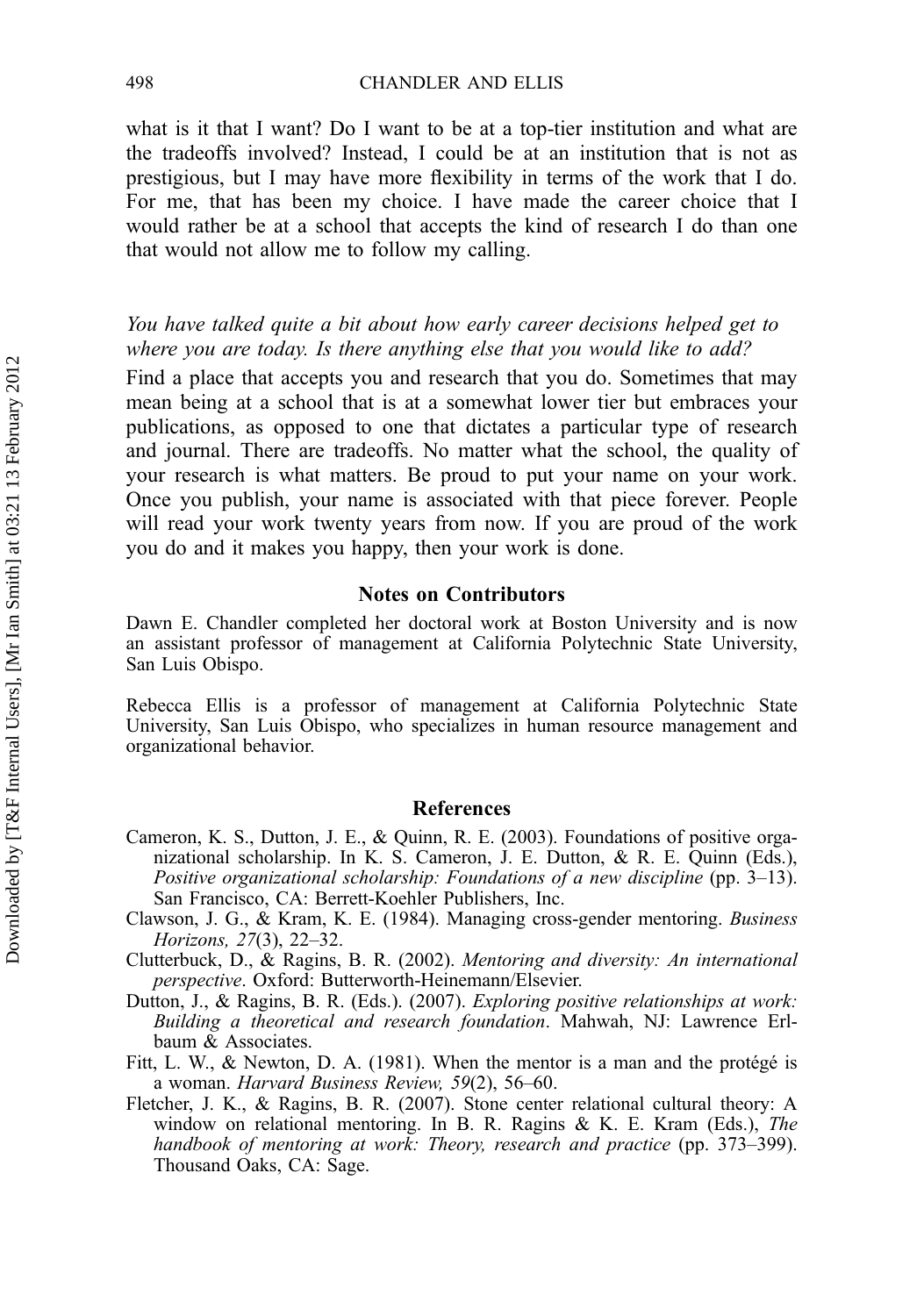- Hunt, D. M., & Michael, C. (1983). Mentorship: A career training and development tool. Academy of Management Review, 8, 475–485.
- Kram, K. E. (1983). Phases of the mentor relationship. Academy of Management Journal, 26, 608–625.
- Kram, K. E. (1985). Mentoring at work. Glenview, IL: Scott, Foresman.
- Levinson, D. J., Darrow, C. N., Klein, E. B., Levinson, M. H., & McKee, B. (1978). The seasons of a man's life. New York: Alfred A. Knopf.
- Ragins, B. R. (1989). Barriers to mentoring: The female manager's dilemma. Human Relations, 42(1), 1–22.
- Ragins, B. R. (1997a). Antecedents of diversified mentoring relationships. Journal of Vocational Behavior, 51, 90–109.
- Ragins, B. R. (1997b). Diversified mentoring relationships in organizations: A power perspective. Academy of Management Review, 22(2), 482–521.
- Ragins, B. R. (2004). Sexual orientation in the workplace: The unique work and career experiences of gay, lesbian and bisexual workers. Research in Personnel and Human Resources Management, 23, 37–122.
- Ragins, B. R. (2008). Disclosure disconnects: Antecedents and consequences of disclosing invisible stigmas across life domains. Academy of Management Review, 33(1), 194–215.
- Ragins, B. R. (2011). Relational mentoring: A positive approach to mentoring at work. In K. Cameron & G. Spreitzer (Eds.), The Handbook of Positive Organizational Scholarship (pp. 519–536). New York: Oxford University Press.
- Ragins, B. R., & Cornwell, J. M. (2001). Pink triangles: Antecedents and consequences of workplace discrimination against gay and lesbian employees. Journal of Applied Psychology, 86(6), 1244–1261.
- Ragins, B. R., & Cotton, J. (1991). Easier said than done: Gender differences in perceived barriers to gaining a mentor. Academy of Management Journal, 34(4), 939–951.
- Ragins, B. R., & Cotton, J. (1993). Gender and willingness to mentor in organizations. Journal of Management, 19(1), 97–111.
- Ragins, B. R., & Cotton, J. (1999). Mentor functions and outcomes: A comparison of men and women in formal and informal mentoring relationships. Journal of Applied Psychology, 84, 529–550.
- Ragins, B. R., Cotton, J. L., & Miller, J. S. (2000). Marginal mentoring: The effects of type of mentor, quality of relationship, and program design on work and career attitudes. Academy of Management Journal, 43(6), 1177– 1194.
- Ragins, B. R., & Dutton, J. (2007). Positive relationships at work: An introduction and invitation. In J. Dutton & B. R. Ragins (Eds.), Exploring positive relationships at work: Building a theoretical and research foundation (pp. 3–25). Mahwah, NJ: Lawrence Erlbaum and Associates.
- Ragins, B. R., Gonzalez, J., & Singh, R. (2010, August). Climate spillover: The impact of community and organizational diversity climates on work and life. Paper presented at the annual Academy of Management Meeting, Montreal, Canada.
- Ragins, B. R., & Kram, K. E. (Eds.). (2007). The handbook of mentoring at work: Theory, research and practice. Thousand Oaks, CA: Sage Publications.
- Ragins, B. R., Lyness, K. S., & Winkel, D. (2010, August). Life spillovers: The impact of fear of home foreclosure on attitudes towards work, life and careers. Paper presented at the annual Academy of Management Meeting, Montreal, Canada (selected for Best Paper Proceedings).